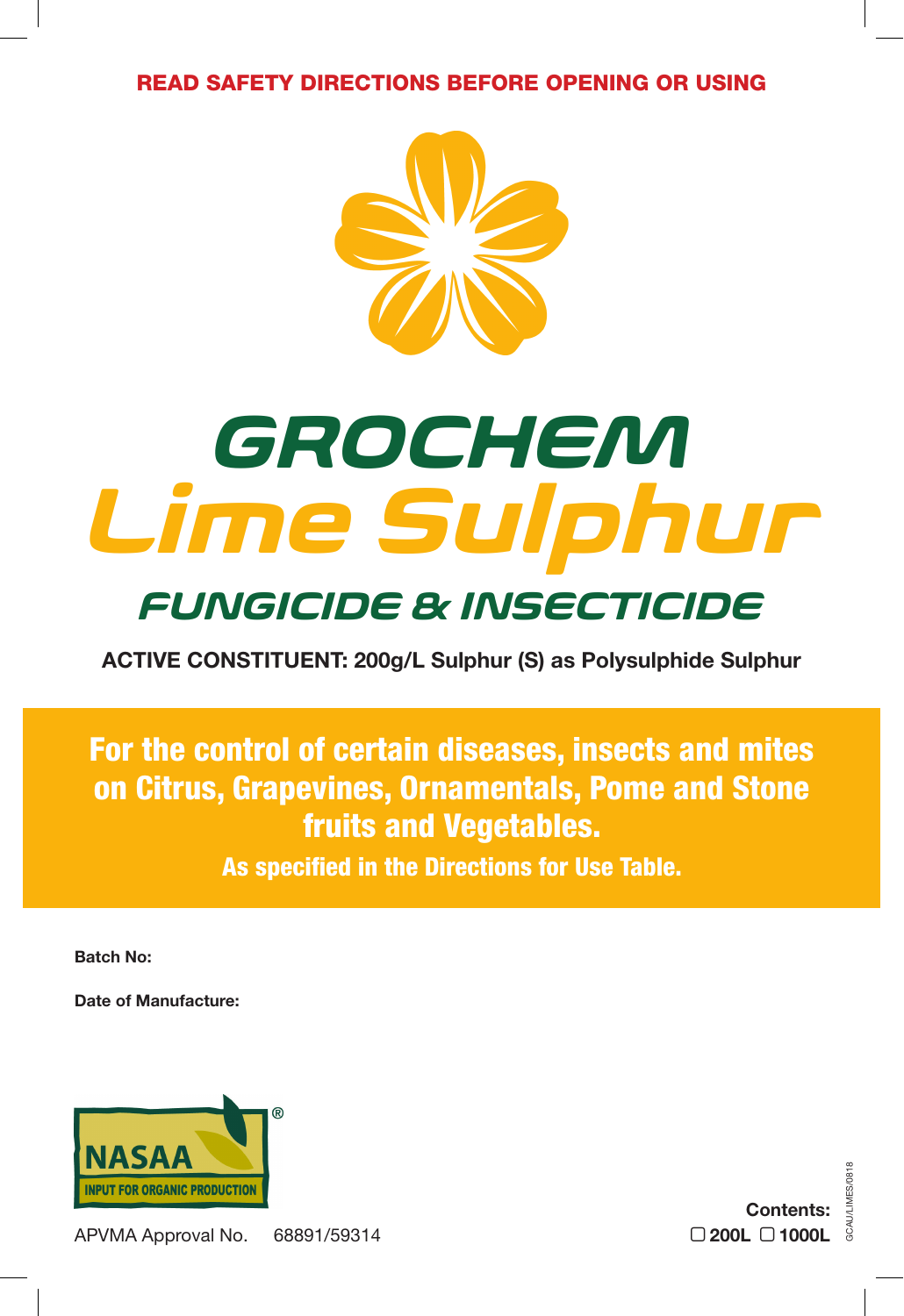### DIRECTIONS FOR USE

**RESTRAINTS :** Do not apply during the growing period to Apricots and Peaches or other sulphur sensitive plants.

Do not apply when freezing weather is predicted, or the air temperature is over 32°C.

Do not apply within 2 weeks of an oil spray except as indicated under the compatibility heading.

#### **APPLICATION RATES:**

| <b>CROP</b>                                                                                         | <b>PEST OR DISEASE</b>                                 | <b>STATE</b>                         | <b>RATE/100L</b> | <b>CRITICAL COMMENTS</b>                                                                                                                                                              |
|-----------------------------------------------------------------------------------------------------|--------------------------------------------------------|--------------------------------------|------------------|---------------------------------------------------------------------------------------------------------------------------------------------------------------------------------------|
| Citrus<br>Grapefruit<br>Oranges<br>Lemons<br>Mandarins, etc                                         | White Louse, Scale                                     | NSW, ACT, Vic, SA & TAS only         | 10 <sub>L</sub>  | Winter Spray: Apply in July and thoroughly wet all<br>parts of the tree.                                                                                                              |
|                                                                                                     |                                                        | Old only                             | $3.0 - 6.5$ L    |                                                                                                                                                                                       |
|                                                                                                     | Maori Mite                                             | NSW, Vic, ACT, SA, WA & TAS<br>only  | 2.5L             | Summer Spray: Spray to thoroughly wet leaves.                                                                                                                                         |
| <b>Grapevines</b>                                                                                   | Bud Mite, Erinose Mite, Rust<br>Mite, Vine Bunch Mite  | Vic, WA, SA & Tas only               | 10 <sub>L</sub>  | Apply as near as possible to budburst. Note: Spread<br>of mites is checked by sulphur treatment used for<br>powdery mildew.                                                           |
|                                                                                                     |                                                        | Qld, ACT and NSW only                | 5L               |                                                                                                                                                                                       |
|                                                                                                     | Post Harvest treatment of<br>mites                     | SA only                              | 2L               | As soon as possible after harvest.                                                                                                                                                    |
| <b>Pome Fruit</b><br><b>Apples</b>                                                                  | Black Spot (Scab), Powdery<br>Mildew                   | <b>All States</b>                    | 5L               | Apply during dormant to late bud swell. Note: Lime<br>Sulphur used after late green tip will restrict growth<br>and depress yield.<br>DO NOT use on Delicious or Cox's Orange Pinnin. |
|                                                                                                     | San Jose Scale                                         | Qld, NSW, ACT, SA, Vic & WA<br>only  |                  |                                                                                                                                                                                       |
| Pears                                                                                               | Black Spot, Broybia Mite, Pear<br>Leaf Blister Mite    | All states                           | 5L               | Apply during dormant to late bud swell. Note: Lime<br>Sulphur used after late green tip will restrict growth<br>and depress yield.                                                    |
| <b>Stone Fruit</b><br><b>Almonds</b><br>Apricots<br>Peaches<br>Plums<br>Prunes<br><b>Nectarines</b> | Broybia Mite, Freckle Leaf<br>Curl, Rust<br>Shot Hole  | <b>All States</b>                    | 5L               | Spray while trees are dormant to the bud swell stage.                                                                                                                                 |
|                                                                                                     | Brown Rot (Blossom Blight),<br>San Jose Scale          | Qld, NSW, ACT, SA, Vic & Tas<br>only |                  |                                                                                                                                                                                       |
|                                                                                                     | <b>Frosted Scale</b>                                   | Qld, Vic, SA, WA & TAS only          |                  |                                                                                                                                                                                       |
| <b>Ornamentals</b><br>Hedges<br>Roses                                                               | Two Spotted Mite Powdery<br>Mildew, Rust               | <b>All States</b>                    | 1L               | Apply as a Summer Spray. Spray to wet leaves and<br>repeat as necessary.                                                                                                              |
| Vegetables<br>Tomatoes                                                                              | Tomato Mite, Two Spotted<br>Mite, Powdery Mildew, Rust |                                      |                  |                                                                                                                                                                                       |

#### **NOT TO BE USED FOR ANY PURPOSE, OR IN ANY MANNER, CONTRARY TO THIS LABEL UNLESS AUTHORISED UNDER APPROPRIATE LEGISLATION.**

**GENERAL INSTRUCTIONS:** Grochem Lime Sulphur fungicide insecticide is readily miscible in water and should be used on the same day as it is mixed.

**MIXING:** Before using, shake container contents well. Add the required amount of Grochem Lime Sulphur to the water in the spray tank with stirring or agitation. Agitate while spraying. DO NOT mix Grochem Lime Sulphur with acidic water of pH below 4.

**APPLICATION:** Spray in the cool of the day. The spray mixture should be used on the same day it is mixed with water. DO NOT apply when freezing weather is predicated or the air temperature is over 32 degrees Celsius. DO NOT apply product within 2 weeks of an oil spray except as indicated under the compatibility statement below.

**COMPATIBILITY:** Grochem Lime Sulphur may be mixed with winter oil for use on Pome and Stone fruit during the dormant to semi-dormant stages only. For details consult the label of winter oil. Grochem Lime Sulphur has a limited compatibility with other pesticides and the use of any mixture is entirely at the users risk.

**PROTECTION OF CROPS, NATIVE AND OTHER NON-TARGET PLANTS:** DO NOT apply under weather conditions, or from spraying equipment, that

may cause spray to drift onto nearby susceptible plant/crops, cropping lands or pastures.

**PROTECTION OF WILDLIFE, FISH, CRUSTACEANS AND ENVIRONMENT:**  DO NOT contaminate streams, rivers or waterways with the chemical or used containers.

**STORAGE AND DISPOSAL:** KEEP OUT OF REACH OF CHILDREN.

Store in the closed, original container in a cool, well-ventilated area. Do not store for prolonged periods in direct sunlight.

Triple rinse containers before disposal. Add rinsings to spray tank. DO NOT dispose of undiluted chemicals on site. If recycling, replace cap and return clean containers to recycler or designated collection point.

If not recycling, break, crush or puncture and deliver empty packaging for appropriate disposal to an approved waste management facility. If an approved waste management facility is not available, bury the empty packaging 500mm below the surface in a disposal pit specifically marked and set up for this purpose clear of waterways, desirable vegetation and tree roots, in compliance with relevant local, State or Territory government regulations. DO NOT burn empty container or product.

**SAFETY DIRECTIONS:** Do not handle until all safety precautions have been read and understood.

Avoid breathing dust/fume/gas/mist/vapours/spray. Wash thoroughly after handling.

Use only outdoors or in a well-ventilated area.

Avoid release to the environment. Wear protective gloves/protective clothing/eye protection/face

protection Specific treatment is advised - see first aid instructions. Take off contaminated clothing and wash before re-use.

**FIRST AID:**

IF ON SKIN: Wash with plenty of soap and water.

IF INHALED: Remove to fresh air and keep at rest in a position comfortable for breathing.

IF IN EYES: Rinse cautiously with water for several minutes. Remove

contact lenses, if present and easy to do. Continue rinsing. Call a POISON CENTRE phone Australia 13 11 26 or doctor/physician if you feel unwell.

|If skin or eye irritation occurs: Get medical advice/ attention.

**SAFETY DATA SHEET:** For additional information, refer to SDS available from your supplier.

Additional statements as required by Safe Work Australia in accordance with the Globally Harmonized System of Classification and Labelling (GHS)

#### **WARNING:**

Causes skin irritation. Causes serious eye irritation. May cause respiratory irritation. Harmful to aquatic life. Contact with acids liberates toxic gas.

**CONDITIONS OF SALE:** This high quality product is suitable for the purpose advised on the label but as Grochem cannot exercise control over mixing or applications, all conditions and warranties, as to its use for any purpose, are excluded and no responsibility will be accepted by Grochem for any damage or injury whatsoever arising from its storage or application.

**In transport emergency dial 000. Police or Fire Brigade. For specialist advice in an emergency only, call 1800 777 068, 24 Hours.**

**REGISTERED TO:** Agrinova New Zealand Ltd, PO Box 50 080, 15 Sunlight<br>Grove, Porirua, New Zealand. Phone: 1800 777 068. Email: grochem@ grochem.com

**DISTRIBUTED BY:** 



Grochem Australia. Suite 1, Level 3, 262 Lorimer St, Port Melbourne, VIC 3207. Telephone: 1800 777 068